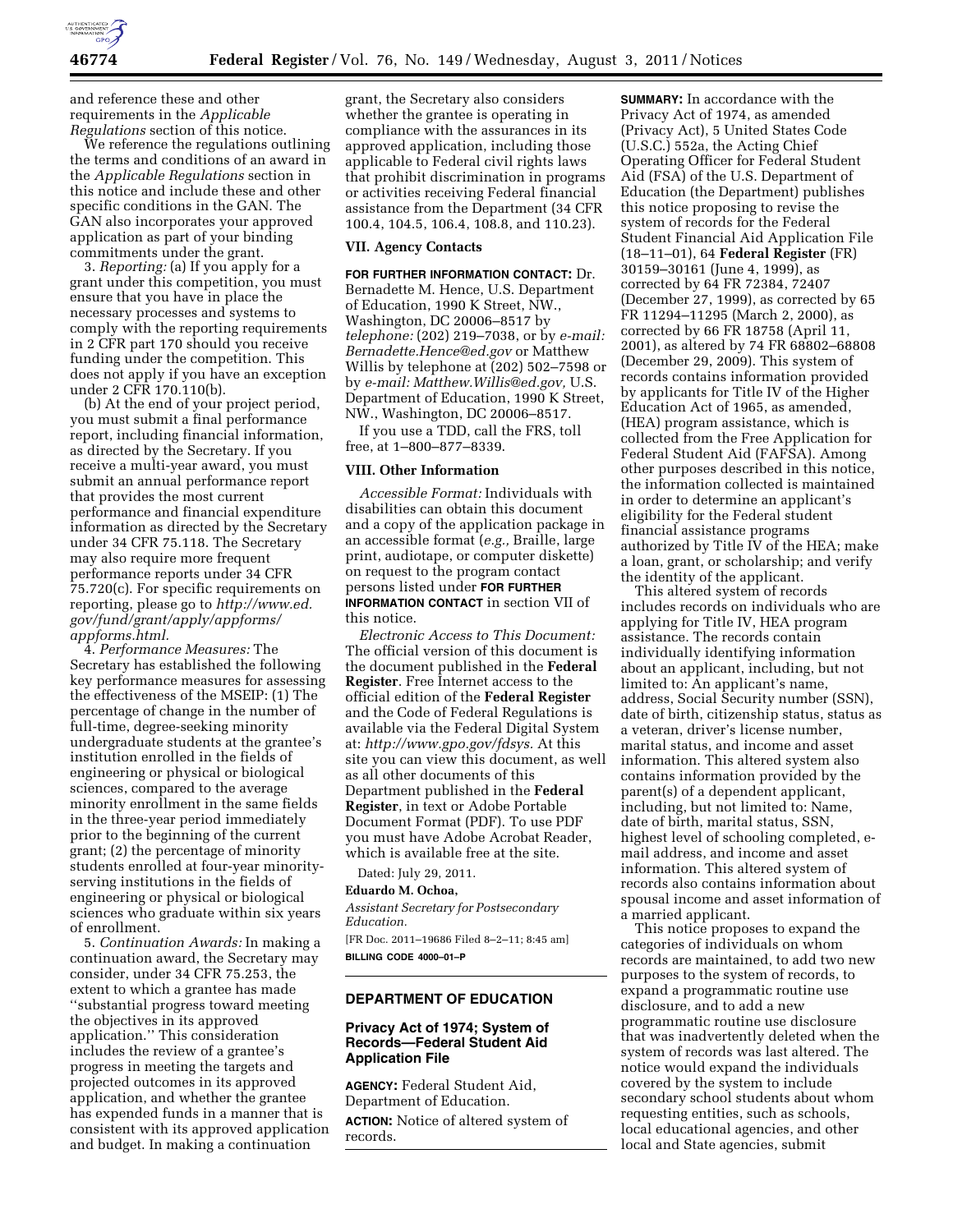information (*e.g.,* name, date of birth, and zip code) to the Department in order for the Department to provide these entities with the student's FAFSA completion filing status to promote and encourage the student to apply for Title IV, HEA program assistance, State assistance, and aid awarded by institutions of higher education.

The notice also would add two new purposes to this system of records, which would specify that the purposes of the system are (1) to determine the eligibility of applicants for the award of State postsecondary education assistance and for the award of aid by eligible institutions of higher education or other entities designated by the Secretary and to administer those awards, and (2) to promote and encourage application for Title IV, HEA program assistance, State assistance, and aid awarded by institutions of higher education or other entities designated by the Secretary.

In addition, the notice proposes to expand a current programmatic routine use disclosure to permit the Department's disclosure of FAFSA completion information to a local educational agency (LEA) or secondary school where the student is or was enrolled, or other State, local, and private entities designated by the Secretary in order to facilitate and promote FAFSA completion. Specifically, a current programmatic routine use disclosure permits the Department to disclose a student's FAFSA filing status only to the student's LEA and secondary school in order to permit these entities to counsel the student about applying for financial aid and to offer the student assistance with the completion of the FAFSA. The Department proposes to expand this current programmatic routine use disclosure so that the Department may make disclosures for this same purpose to other local agencies, State agencies, and other entities designated by the Secretary in an effort to increase FAFSA completion rates within a State.

Finally, the Department proposes to add a new, programmatic routine use disclosure to the system that was inadvertently deleted when the system of records was last altered. This new routine use disclosure would permit the Department to disclose records from this system of records to State agencies, eligible institutions of higher education, and other entities designated by the Secretary in order to permit them to determine an applicant's eligibility for the award of State postsecondary education assistance or for the award of aid by eligible institutions of higher education or other entities designated

by the Secretary and to administer those awards.

**DATES:** We must receive your comments on or before September 2, 2011.

The Department filed a report describing the altered system of records covered by this notice with the Chair of the Senate Committee on Homeland Security and Governmental Affairs, the Chair of the House Committee on Oversight and Government Reform, and the Administrator of the Office of Information and Regulatory Affairs in the Office of Management and Budget (OMB), on July 21, 2011. This altered system of records will become effective at the later date of—(1) The expiration of the 40-day period for OMB review on August 30, 2011; or (2) September 2, 2011, unless the system of records needs to be changed as a result of public comment or OMB review.

**ADDRESSES:** Address all comments about this altered system of records to: Director, Application Processing Division, Program Management Systems, Federal Student Aid, U.S. Department of Education, 830 First Street, NE., room 63C4, Union Center Plaza (UCP), Washington, DC 20202. If you prefer to send your comments by email, use the following address: *[comments@ed.gov.](mailto:comments@ed.gov)* 

You must include the term ''Federal Student Aid Application File'' in the subject line of your electronic message.

During and after the comment period, you may inspect all public comments about this notice in room 63C5, Union Center Plaza (UCP), 6th floor, 830 First Street, NE., Washington, DC 20202 between the hours of 8:00 a.m. and 4:30 p.m., Washington, DC time, Monday through Friday except Federal holidays.

# **Assistance to Individuals With Disabilities in Reviewing the Rulemaking Record**

On request, we will supply an appropriate accommodation or auxiliary aid to an individual with a disability who needs assistance to review the comments or other documents in the public rulemaking record for this notice. If you want to schedule an appointment for this type of accommodation or auxiliary aid, please contact the person listed under **FOR FURTHER INFORMATION CONTACT**.

# **FOR FURTHER INFORMATION CONTACT:**

Director, Application Processing Division, Program Management Systems, Federal Student Aid, U.S. Department of Education, 830 First Street, NE., room 63C4, UCP, Washington, DC 20202. Telephone: (202)377–3205. If you use a telecommunications device for the deaf (TDD), you can call the Federal Relay Service (FRS), toll free, at 1–800–877– 8339.

Individuals with disabilities can obtain this document in an accessible format (*e.g.,* braille, large print, audiotape, or computer diskette) on request to the contact person listed under this section.

# **SUPPLEMENTARY INFORMATION:**

# **Introduction**

The Privacy Act of 1974 (5 U.S.C. 552a(e)(4) and (11)) requires the Department to publish in the **Federal Register** this notice of an altered system of records. The Department's regulations implementing the Privacy Act are contained in the Code of Federal Regulations (CFR) in 34 CFR part 5b.

The Privacy Act applies to information about an individual that is maintained in a system of records from which information is retrieved by a unique identifier associated with the individual, such as a name or Social Security number (SSN). The information about each individual is called a ''record,'' and the system, whether manual or computer-based, is called a ''system of records.''

The Privacy Act requires each agency to publish a system of records notice in the **Federal Register** and to submit, whenever the agency publishes a new system of records or significantly alters an established system of records, a report to the Administrator of the Office of Information and Regulatory Affairs, OMB. Each agency is also required to send copies of the report to the Chair of the Senate Committee on Homeland Security and Governmental Affairs and the Chair of the House of Representatives Committee on Oversight and Government Reform.

A system of records is considered ''altered'' whenever an agency expands the types or categories of information maintained, significantly expands the types or categories of individuals about whom records are maintained, changes the purpose for which the information is used, changes the equipment configuration in a way that creates substantially greater access to the records, or adds a routine use disclosure to the system.

*Electronic Access to This Document:*  The official version of this document is the document published in the **Federal Register**. Free Internet access to the official edition of the **Federal Register**  and the Code of Federal Regulations is available via the Federal Digital System at: *[http://www.gpo.gov/fdsys.](http://www.gpo.gov/fdsys)* At this site you can view this document, as well as all other documents of this Department published in the **Federal**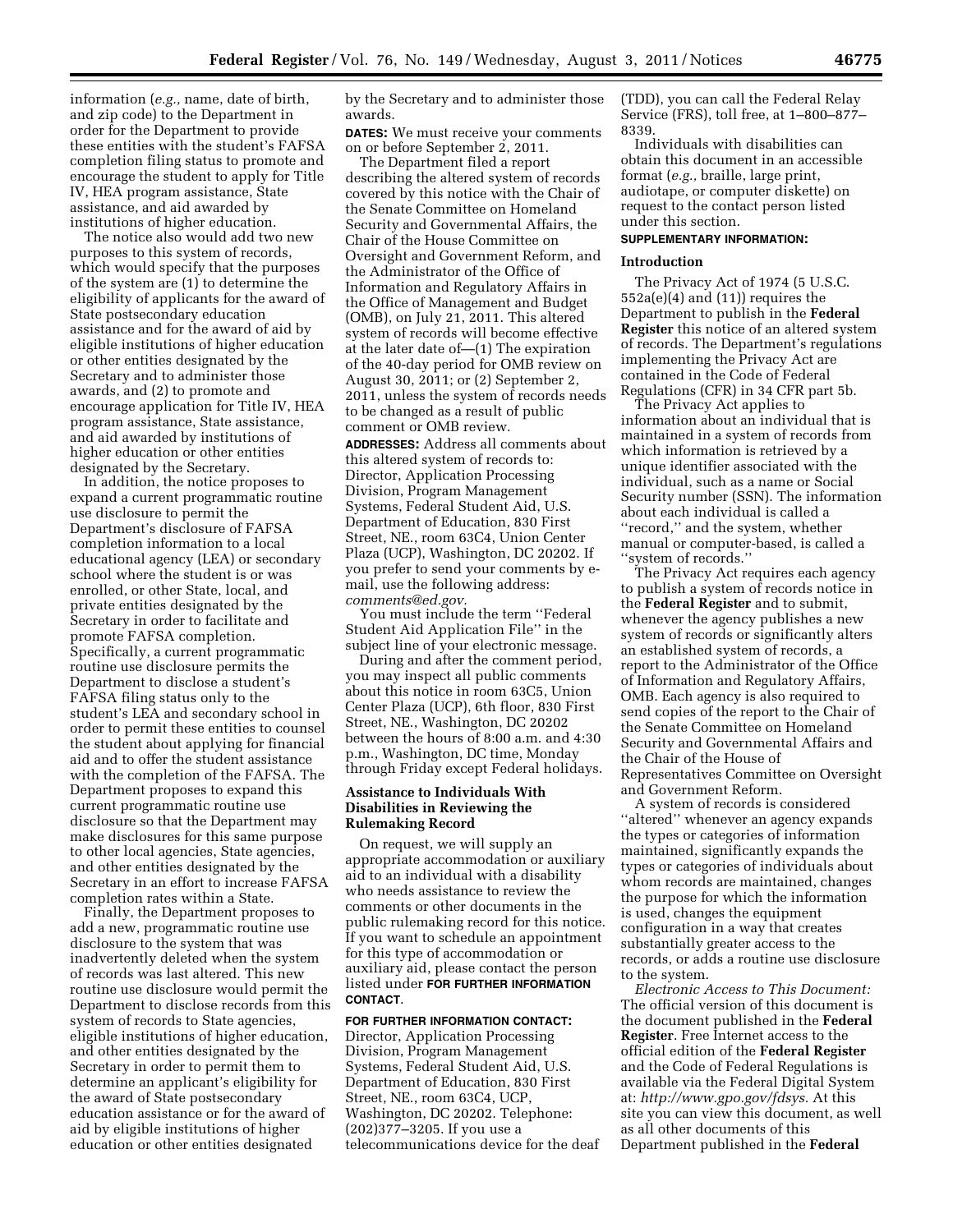**Register**, in text or Adobe Portable Document Format (PDF). To use PDF you must have Adobe Acrobat Reader, which is available free at the site.

You may also access documents of the Department published in the **Federal Register** by using the article search feature at: *[www.federalregister.gov.](http://www.federalregister.gov)*  Specifically, through the advanced search feature at this site, you can limit your search to documents published by the Department.

Dated: July 28, 2011.

## **James W. Runcie,**

*Acting Chief Operating Officer, Federal Student Aid.* 

For the reasons discussed in the preamble, the Acting Chief Operating Officer, Federal Student Aid, of the U.S. Department of Education (Department), publishes a notice of an altered system of records to read as follows:

### **SYSTEM NUMBER: 18–11–01**

#### **SYSTEM NAME:**

Federal Student Aid Application File.

#### **SECURITY CLASSIFICATION:**  None.

#### **SYSTEM LOCATIONS:**

Virtual Data Center (VDC), 2300 W. Plano Parkway, Plano, TX 75075 (Electronic records).

Vangent, 901 South 42nd Street, Mt Vernon, IL 62864 (Paper, Free Application for Federal Student Aid (FAFSA) Applications Storage Facility).

### **CATEGORIES OF INDIVIDUALS COVERED BY THE SYSTEM:**

The Federal Student Aid Application File (the system), which is part of the Department's Central Processing System (CPS), contains records on students who apply for Federal student financial assistance programs authorized by Title IV of the Higher Education Act of 1965, as amended (HEA). This system also contains information on the parent(s) of a dependent applicant and the spouse of a married applicant. In addition, this system covers secondary school students about whom requesting entities, such as schools, local educational agencies (LEAs), and other local and State agencies, submit information (*e.g.,* name, date of birth, and zip code) to the Department in order for the Department to provide these entities with the student's Free Application for Federal Student Aid (FAFSA) completion filing status to promote and encourage the student to apply for Title IV, HEA program assistance, State assistance, and aid awarded by institutions of higher education.

# **CATEGORIES OF RECORDS IN THE SYSTEM:**

This system of records contains information provided by applicants for Title IV, HEA program assistance, on the FAFSA, including, but not limited to, the applicant's name, address, Social Security number (SSN), date of birth, telephone number, driver's license number, e-mail address, citizenship status, marital status, legal residence, status as a veteran, educational status, and financial data. This system also contains information provided about the parent(s) of a dependent applicant, including, but not limited to, the parent's highest level of schooling completed, marital status, SSN, last name and first initial, date of birth, email address, number in household supported by the parent, and income and asset information. For an applicant who is married, this system of records also contains spousal income and asset information.

While using this system to analyze its student population data for verification selection via the Institutional Student Information Record (ISIR) Analysis Tools (IA Tools) product, postsecondary institution(s) attended by the applicant may create user defined fields with institutional data that are saved to the system. These data elements may consist of information that is privacy protected. Examples include, but are not limited to: The student's grade point average or information about a student's employment with the postsecondary institution.

The system determines an applicant's expected family contribution (EFC). The EFC is used by institutions to determine the student's eligibility for Federal and institutional program assistance, and by States to determine the student's eligibility for State grants. The Department notifies the applicant of the results of his or her application via the Student Aid Report (SAR). The Department provides the institutions identified on the applicant's FAFSA with the ISIR, which indicates whether there are discrepant or insufficient data, school adjustments, or CPS assumptions that affect processing of the FAFSA. Other information that the system includes, but is not limited to: Secondary EFC, dependency status, Federal Pell Grant Eligibility, duplicate SSN, selection for verification, Simplified Needs Test (SNT) or Automatic Zero EFC (used for extremely low family income), CPS processing comments, reject codes (explanation for applicant's FAFSA not computing EFC), assumptions made with regard to the student's data due to incomplete or inconsistent FAFSA data, financial aid

administrator's (FAA) adjustments including dependency status overrides, and CPS record processing information (application receipt date, transaction number, transaction process date, SAR Serial Number, Compute Number, Data Release Number (DRN), National Student Loan Database System (NSLDS) match results, a bar code, and transaction source).

Information from other Department systems, such as NSLDS, the Common Origination and Disbursement System (COD), and the Student Aid Internet Gateway (SAIG) Participation Management System, is added to this system of records. The Appendix contains a more detailed description of the data added to this system of records as a result of the exchanges of data with other Department systems and the Department's computer matching programs with other Federal agencies.

#### **AUTHORITY FOR MAINTENANCE OF THE SYSTEM:**

Title IV of the Higher Education Act (HEA), as amended (20 U.S.C. 1001 *et seq.*).

#### **PURPOSES:**

The information contained in this system is maintained for the purposes of: (1) Assisting with the determination, correction, processing, tracking, and reporting of program eligibility and benefits for the Federal student financial assistance programs authorized by Title IV of the HEA; (2) making a loan, grant, or scholarship; (3) verifying the identity of the applicant, the spouse if applicable, and the parent(s) of a dependent applicant, and the accuracy of the information in this system; (4) reporting the results of the need analysis, Federal Pell Grant eligibility determination, and the results of duly authorized computer matching programs between the Department and other Federal agencies to applicants, postsecondary institutions, third-party servicers, State agencies designated by the applicant, and other Departmental and investigative components for use in operating and evaluating the Title IV, HEA programs and in the imposition of criminal, civil, or administrative sanctions; (5) enforcing the terms and conditions of a Title IV, HEA loan or grant; (6) servicing and collecting a delinquent Title IV, HEA loan or grant; (7) initiating enforcement action against an individual involved in program fraud, abuse, or noncompliance; (8) locating a debtor; (9) maintaining a record of the data supplied by those requesting assistance; (10) ensuring compliance with and enforcing Title IV, HEA programmatic requirements; (11) acting as a repository and source for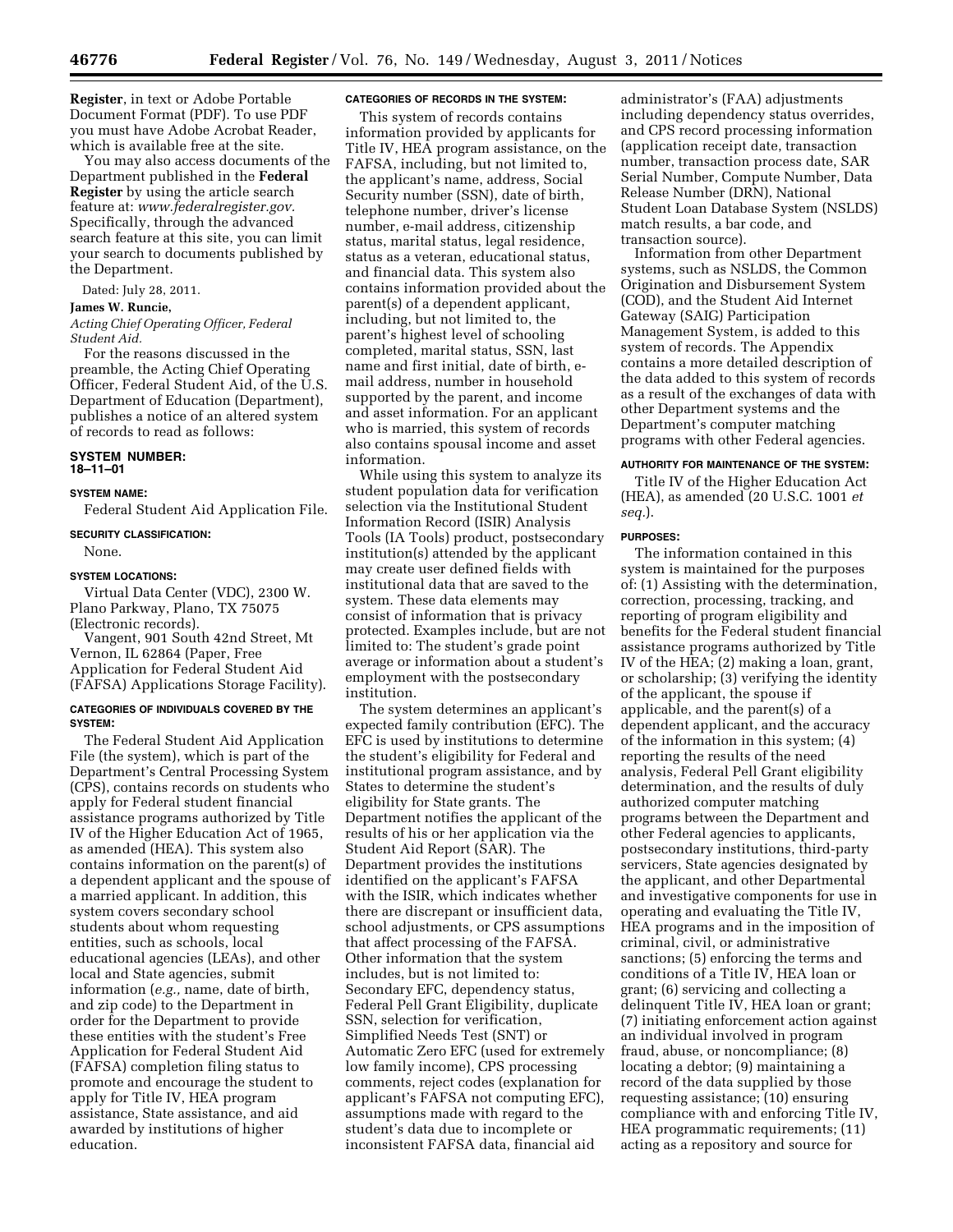information necessary to fulfill the requirements of Title IV of the HEA; (12) evaluating Title IV, HEA program effectiveness; (13) enabling institutions of higher education designated by the applicant to review and analyze the financial aid data of their applicant population; (14) assisting students with the completion of the application for the Federal student financial assistance programs authorized by Title IV of the HEA; (15) determining the eligibility of applicants for the award of State postsecondary education assistance and for the award of aid by eligible institutions of higher education or other entities designated by the Secretary and administering those awards; and 16) promoting and encouraging application for Title IV, HEA program assistance, State assistance, and aid awarded by institutions of higher education or other entities designated by the Secretary.

#### **ROUTINE USES OF RECORDS MAINTAINED IN THE SYSTEM, INCLUDING CATEGORIES OF USES AND PURPOSES OF SUCH USES:**

The Department may disclose information contained in a record in this system of records under the routine uses listed in this system of records without the consent of the individual if the disclosure is compatible with the purposes for which the record was collected. These disclosures may be made on a case-by-case basis, or, if the Department has complied with the computer matching requirements of the Privacy Act of 1974, as amended (Privacy Act), under a computer matching agreement.

(1) *Program Disclosures.* 

(a) To verify the identity of the applicant and the applicant's spouse, if applicable, and the parent(s) of a dependent applicant; to determine the accuracy of the information contained in the record; to support compliance with Title IV, HEA statutory and regulatory requirements; and to assist with the determination, correction, processing, tracking, and reporting of program eligibility and benefits, the Department may disclose records to guaranty agencies and financial institutions participating in the Federal Family Education Loan (FFEL) Programs, institutions of higher education, third-party servicers, and Federal and State agencies;

(b) To provide an applicant's financial aid history, including information about the applicant's Title IV, HEA loan defaults and Title IV, HEA grant program overpayments, the Department may disclose records to institutions of higher education, guaranty and State agencies, financial institutions

participating in the FFEL Programs, and third-party servicers;

(c) To facilitate receiving and correcting application data, processing Federal Pell Grants and Direct Loans, and reporting Federal Perkins Loan Program expenditures to the Department's processing and reporting systems, the Department may disclose records to institutions of higher education, State agencies, and thirdparty servicers;

(d) To assist loan holders with the collection and servicing of Title IV, HEA loans, to support pre-claims/ supplemental pre-claims assistance, to assist in locating borrowers, and to assist in locating students who owe grant overpayments, the Department may disclose records to guaranty agencies and financial institutions participating in the FFEL Programs, institutions of higher education, thirdparty servicers, and Federal, State, and local agencies;

(e) To facilitate assessments of Title IV, HEA program compliance, the Department may disclose records to guaranty agencies and financial institutions participating in the FFEL Programs, institutions of higher education, third-party servicers, and Federal, State, and local agencies;

(f) To assist in locating holders of loan(s), the Department may disclose records to student borrowers, guaranty agencies and financial institutions participating in the FFEL Programs, institutions of higher education, thirdparty servicers, and Federal, State, and local agencies;

(g) To assist in assessing the administration of Title IV, HEA program funds by guaranty agencies, financial institutions, institutions of higher education, and third-party servicers, the Department may disclose records to Federal and State agencies;

(h) To enforce the terms of a loan or grant or to assist in the collection of loan or grant overpayments, the Department may disclose records to guaranty agencies and financial institutions participating in the FFEL programs, institutions of higher education, third-party servicers, and Federal, State, and local agencies;

(i) To assist borrowers in repayment, the Department may disclose records to guaranty agencies and financial institutions participating in the FFEL program, institutions of higher education, third-party servicers, and Federal, State, and local agencies;

(j) To initiate legal action against an individual involved in illegal or unauthorized Title IV, HEA program expenditures or activities, the Department may disclose records to

guaranty agencies and financial institutions participating in the FFEL programs, institutions of higher education, third-party servicers, and Federal, State, and local agencies;

(k) To initiate or support a limitation, suspension, or termination action, an emergency action, or a debarment or suspension action, the Department may disclose records to guaranty agencies and financial institutions participating in the FFEL programs, institutions of higher education, third-party servicers, and Federal, State, and local agencies;

(l) To investigate complaints, update files, and correct errors, the Department may disclose records to guaranty agencies and financial institutions participating in the FFEL programs, institutions of higher education, thirdparty servicers, and Federal, State, and local agencies;

(m) To inform the parent(s) of a dependent applicant or a spouse of an applicant of information about the parent(s) or spouse in an application for Title IV, HEA funds, the Department may disclose records to the parent(s) or the spouse, respectively;

(n) To disclose to the parent(s) of a dependent applicant applying for a PLUS loan (to be used on behalf of a student), to identify the student as the correct beneficiary of the PLUS loan funds, and to allow the processing of the PLUS loan application and promissory note, the Department may disclose records to the parent(s) applying for the PLUS loan;

(o) To expedite the student application process, the Department may disclose information from this system, upon request by a third-party, provided that the third-party provides the Department with the applicant's first and last name, SSN, date of birth, and DRN. A DRN is a four-digit number assigned to an application by Federal Student Aid;

(p) To encourage a student to complete a FAFSA or to assist a student with the completion of a FAFSA, the Department may disclose the FAFSA filing status of the student to a LEA, a secondary school where the student is or was enrolled, or other State, local, or private entity designated by the Secretary;

(q) To enable an applicant, should the applicant wish to do so, to obtain information from other Federal agencies' records that will assist the applicant in completing the FAFSA online, the Department may disclose information from this system of records to other Federal agencies, such as the Internal Revenue Service; and

(r) To determine an applicant's eligibility for the award of State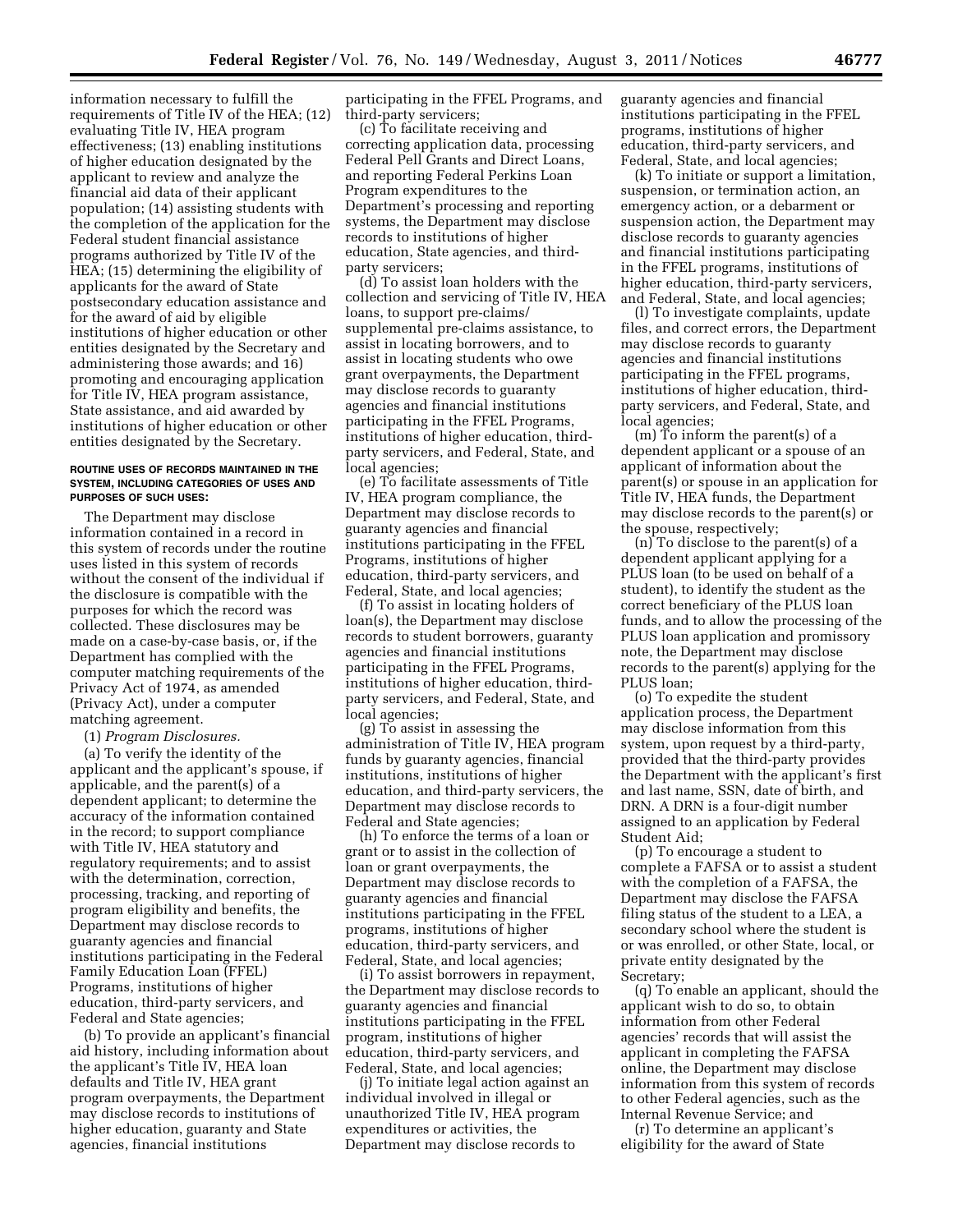by the Secretary. (2) *Disclosure for Use by Other Law Enforcement Agencies.* The Department may disclose information to any Federal, State, local, or foreign agency or other public authority responsible for enforcing, investigating, or prosecuting violations of administrative, civil, or criminal law or regulation if that information is relevant to any enforcement, regulatory, investigative, or prosecutorial responsibility within the receiving entity's jurisdiction.

(3) *Enforcement Disclosure.* If information in the system of records, either alone or in connection with other information, indicates a violation or potential violation of any applicable statutory, regulatory, or legally binding requirement, the Department may disclose records to an entity charged with investigating or prosecuting those violations or potential violations.

(4) *Litigation and Alternative Dispute Resolution (ADR) Disclosures.* 

(a) *Introduction.* In the event that one of the following parties is involved in litigation or ADR, or has an interest in litigation or ADR, the Department may disclose certain records to the parties described in paragraphs (b), (c), and (d) of this routine use under the conditions specified in those paragraphs:

(i) The Department or any of its components.

(ii) Any Department employee in his or her official capacity.

(iii) Any Department employee in his or her individual capacity where the Department of Justice (DOJ) agrees to or has been requested to provide or arrange for representation of the employee.

(iv) Any Department employee in his or her individual capacity where the Department has agreed to represent the employee.

(v) The United States, where the Department determines that the litigation is likely to affect the Department or any of its components.

(b) *Disclosure to the DOJ.* If the Department determines that disclosure of certain records to the DOJ is relevant and necessary to litigation or ADR, the Department may disclose those records as a routine use to the DOJ.

(c) *Adjudicative Disclosures.* If the Department determines that disclosure of certain records to an adjudicative body before which the Department is

authorized to appear or to an individual or entity designated by the Department or otherwise empowered to resolve or mediate disputes is relevant and necessary to litigation or ADR, the Department may disclose those records as a routine use to the adjudicative body, individual, or entity.

(d) *Parties, Counsel, Representatives, and Witnesses.* If the Department determines that disclosure of certain records is relevant and necessary to litigation or ADR, the Department may disclose those records as a routine use to the party, counsel, representative, or witness.

(5) *Freedom of Information Act (FOIA) and Privacy Act Advice Disclosure.* The Department may disclose records to the DOJ or to the Office of Management and Budget (OMB) if the Department determines that disclosure would help in determining whether records are required to be disclosed under the FOIA or the Privacy Act.

(6) *Contracting Disclosure.* If the Department contracts with an entity to perform any function that requires disclosing records to the contractor's employees, the Department may disclose the records to those employees. Before entering into such a contract, the Department shall require the contractor to establish and maintain the safeguards required under 5 U.S.C. 552a(m) of the Privacy Act with respect to the records.

(7) *Congressional Member Disclosure.*  The Department may disclose records to a member of Congress in response to an inquiry from the member made at the written request of the individual whose records are being disclosed. The member's right to the information is no greater than the right of the individual who requested it.

(8) *Employment, Benefit, and Contracting Disclosure.* 

(a) *For Decisions by the Department.*  The Department may disclose a record to a Federal, State, or local agency maintaining civil, criminal, or other relevant enforcement or other pertinent records, or to another public authority or professional organization, if necessary to obtain information relevant to a Department decision concerning the hiring or retention of an employee or other personnel action, the issuance of a security clearance, the letting of a contract, or the issuance of a license, grant, or other benefit.

(b) *For Decisions by Other Public Agencies and Professional Organizations.* The Department may disclose a record to a Federal, State, local, or other public authority or professional organization, in connection with the hiring or retention of an

employee or other personnel action, the issuance of a security clearance, the reporting of an investigation of an employee, the letting of a contract, or the issuance of a license, grant, or other benefit, to the extent that the record is relevant and necessary to the receiving entity's decision on the matter.

(9) *Employee Grievance, Complaint, or Conduct Disclosure.* If a record is relevant and necessary to an employee grievance, complaint, or disciplinary action, the Department may disclose the record in the course of investigation, fact-finding, or adjudication to any witness, designated fact-finder, mediator, or other person designated to resolve issues or decide the matter.

(10) *Labor Organization Disclosure.*  The Department may disclose records from this system of records to an arbitrator to resolve disputes under a negotiated grievance procedure or to officials of labor organizations recognized under 5 U.S.C. chapter 71 when relevant and necessary to their duties of exclusive representation.

(11) *Disclosure to the DOJ.* The Department may disclose records to the DOJ to the extent necessary for obtaining DOJ advice on any matter relevant to an audit, inspection, or other inquiry related to the programs covered by this system.

(12) *Research Disclosure.* The Department may disclose records to a researcher if the Department determines that the individual or organization to which the disclosure would be made is qualified to carry out specific research related to functions or purposes of this system of records. Further, the Department may disclose records from this system of records to that researcher solely for the purpose of carrying out that research related to the functions or purposes of this system of records. The researcher shall be required to maintain Privacy Act safeguards with respect to the disclosed records.

(13) *Disclosure to the OMB for Federal Credit Reform Act (CRA) Support.* The Department may disclose records to OMB as necessary to fulfill CRA requirements. These requirements currently include transfer of data on lender interest benefits and special allowance payments, defaulted loan balances, and supplemental pre-claims assistance payments information.

(14) *Disclosures to third-parties through computer matching programs.*  Any information from this system of records, including personal information obtained from other agencies through computer matching programs, may be disclosed to any third-party through a computer matching program in connection with an individual's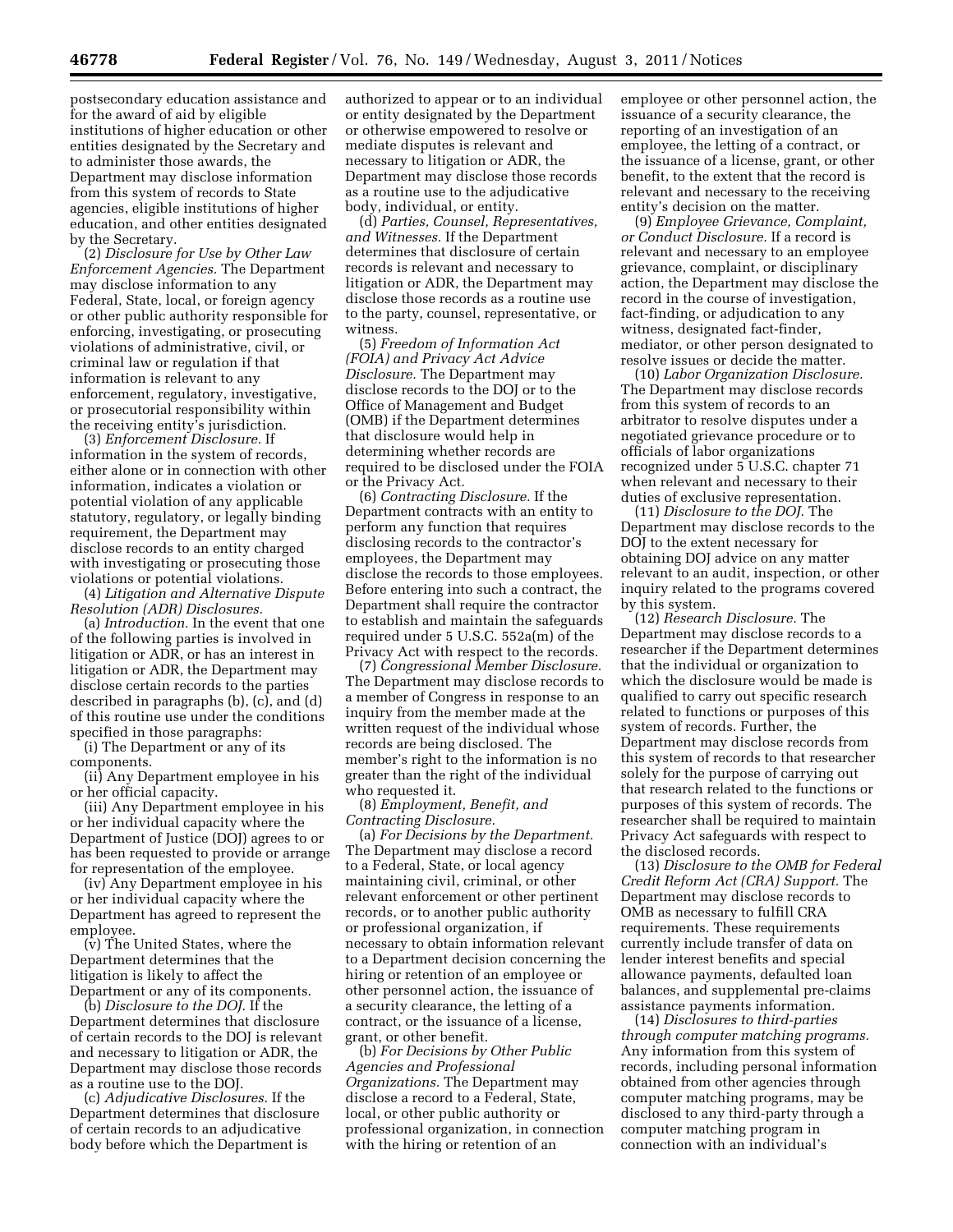application or participation in any grant or loan program administered by the Department. Purposes of these disclosures may be to determine program eligibility and benefits, enforce the conditions and terms of a loan or grant, permit the servicing and collecting of a loan or grant, counsel the individual in repayment efforts, investigate possible fraud and verify compliance with program regulations, locate a delinquent or defaulted debtor, or initiate legal action against an individual involved in program fraud or abuse.

(15) *Disclosure in the Course of Responding to Breach of Data.* The Department may disclose records from this system to appropriate agencies, entities, and persons when (a) the Department suspects or has confirmed that the security or confidentiality of information in the system of records has been compromised; (b) the Department has determined that as a result of the suspected or confirmed compromise there is a risk of harm to economic or property interests, identity theft or fraud, or harm to the security or integrity of this system or other systems or programs (whether maintained by the Department or another agency or entity) that rely upon the compromised information; and (c) the disclosure made to such agencies, entities, and persons is reasonably necessary to assist in connection with the Department's efforts to respond to the suspected or confirmed compromise and prevent, minimize, or remedy such harm.

## **DISCLOSURE TO CONSUMER REPORTING AGENCIES:**

Disclosures pursuant to 5 U.S.C. 552a(b)(12): The Department may disclose the following information to a consumer reporting agency regarding a valid overdue claim of the Department: (1) The name, address, taxpayer identification number, and other information necessary to establish the identity of the individual responsible for the claim; (2) the amount, status, and history of the claim; and (3) the program under which the claim arose. The Department may disclose the information specified in this paragraph under 5 U.S.C. 552a(b)(12) and the procedures contained in subsection 31 U.S.C. 3711(e). A consumer reporting agency to which these disclosures may be made is defined at 31 U.S.C. 3701(a)(3).

# **POLICIES AND PRACTICES FOR STORING, RETRIEVING, ACCESSING, RETAINING, AND DISPOSING OF RECORDS IN THE SYSTEM:**

#### **STORAGE:**

Paper applications are maintained in standard Federal Records Center boxes in locked storage rooms at the contractor facility in Mt. Vernon, Illinois, and then moved to the Federal archives where the records are maintained.

Computerized applicant records, which include optically imaged documents, are maintained on magnetic tape reels, cartridges, and hard disks in the computer facility and locked storage rooms within the Virtual Data Center. Microfiche records maintained in the Washington, DC office are stored in a locked fireproof file cabinet. Access is available only to authorized personnel.

#### **RETRIEVABILITY:**

Records are indexed and retrieved by the applicant's SSN, name, and the academic year in which the applicant applied for Title IV, HEA program assistance.

#### **SAFEGUARDS:**

Physical access to the data systems housed within the VDC is controlled by a computerized badge reading system, and the entire complex is patrolled by security personnel during non-business hours. The computer system employed by the Department offers a high degree of resistance to tampering and circumvention. Multiple levels of security are maintained within the computer system control program. This security system limits data access to Department and contract staff on a ''need-to-know'' basis, and controls individual users' ability to access and alter records within the system. All users of this system of records are given a unique user ID with personal identifiers. All interactions by individual users with the system are recorded. Paper applications are maintained in standard Federal Records Center boxes in a locked storage room at the contractor facility in Mount Vernon, Illinois, and then moved to the Federal archives where the records are maintained.

# **RETENTION AND DISPOSAL:**

The Department will retain all identifiable CPS records for a period not to exceed 15 years after the end of the award year in accordance with the applicable Record Retention Schedule as approved by the National Archives and Records Administration. At the conclusion of the mandatory retention period, these records will be destroyed consistent with legal retention requirements established by the

Department in conjunction with the National Archives and Records Administration.

# **SYSTEM MANAGER(S) AND ADDRESS:**

Director, Application Processing Division, Program Management Systems, Federal Student Aid, U.S. Department of Education, 830 First St., NE., UCP, room 63C4, Washington, DC 20202.

#### **NOTIFICATION PROCEDURES:**

If you wish to determine whether a record exists regarding you in the system of records, contact the system manager and provide your name, date of birth, and SSN or call 1–800–4–FED– AID (1–800–433–3243) and give the same information. Requests for notification about whether the system of records contains information about an individual must meet the requirements of the regulations at 34 CFR 5b.5, including proof of identity.

### **RECORD ACCESS PROCEDURES:**

If you wish to gain access to a record in this system, contact the system manager and provide information as described in the Notification Procedure. Requests by an individual for access to a record must meet the requirements of the regulations at 34 CFR 5b.5, including proof of identity.

# **CONTESTING RECORD PROCEDURES:**

If you wish to contest the content of a record for the current processing year (which begins on January 1 of the calendar year and continues for 18 months until June 30 of the following calendar year) in the FAFSA, contact the system manager with the information described in the Notification Procedure, identify the specific items to be changed, and provide a justification for the change. Requests to amend a record must meet the requirements of regulations at 34 CFR 5b.7.

## **RECORD SOURCE CATEGORIES:**

Applicants for Federal student financial aid, their spouses (if married), and the parent(s) of dependent applicants provide the information used in this system by filing a phone, paper, or electronic version of the FAFSA with the Department of Education. (The electronic FAFSA can be accessed at *<http://www.fafsa.ed.gov>*.)

Postsecondary institutions designated by the applicant or third-party servicers designated by the postsecondary institution may correct the records in this system as a result of documentation provided by the applicant or by a dependent applicant's parents, such as Federal income return(s) (IRS Form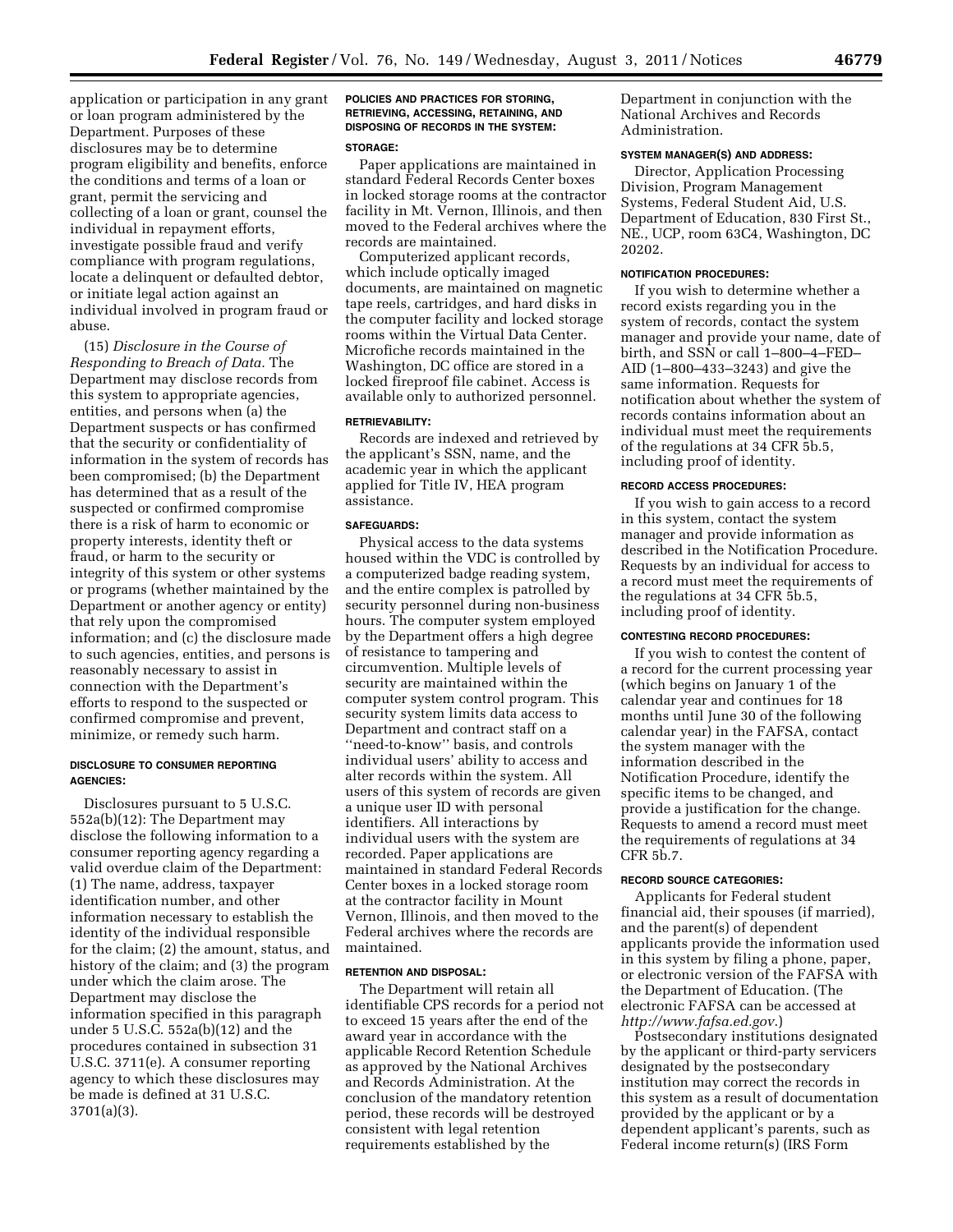1040, IRS Form 1040A, or IRS Form 1040EZ), Social Security card(s), and Department of Homeland Security I–551 Resident Alien cards.

This system contains information added during CPS processing and information received from other Department systems, including NSLDS, COD, and the SAIG Participation Management System. For more information about the information received from these other Department systems, see the Appendix.

The results of computer matching programs with the following Federal agencies are also added to the student's record during CPS processing: The Social Security Administration (SSA), the Department of Veterans Affairs (VA), the Selective Service System (SSS), the Department of Homeland Security (DHS), the Department of Justice (DOJ), and the Department of Defense (DoD). For more information about the information received from these computer matching programs, see the Appendix.

## **EXEMPTIONS CLAIMED FOR THE SYSTEM:**  None.

#### **Appendix to 18–11–01**

## **ADDITIONAL INFORMATION ABOUT CATEGORIES OF RECORDS IN THE SYSTEM AND RECORD SOURCE CATEGORIES:**

Data provided to the Department as a result of computer matching with other Federal agencies are added during CPS processing. These computer matches are with the SSA to verify the SSNs of applicants, and dependent applicants' parent(s), and to confirm the U.S. citizenship status of applicants as recorded in SSA records and date of death (if applicable) of applicants, and dependent applicants' parents, pursuant to sections 428B(f)(2), 483(a)(12), and 484(g) and (p) of the HEA (20 U.S.C. 1078–2(f)(2), 1090(a)(12), and 1091(g) and (p)); with the VA to verify the status of applicants who claim to be veterans, pursuant to section  $480(c)$  and  $(d)(1)(D)$ of the HEA (20 U.S.C. 1087vv(c) and  $(d)(1)(D)$ ; with the SSS to confirm the registration status of male applicants, pursuant to section 484(n) of the HEA  $(20 \text{ U.S.C. } 1091(n))$ ; with the DHS to confirm the immigration status of applicants for assistance as authorized by section 484(g) of the HEA (20 U.S.C. 1091(g)); with the DOJ to enforce any requirement imposed at the discretion of a court, pursuant to section 5301 of the Anti-Drug Abuse Act of 1988, Public Law 100–690, as amended by section 1002(d) of the Crime Control Act of 1990, Public Law 101–647 (21 U.S.C. 862), denying Federal benefits under the programs established by Title IV of the

HEA to any individual convicted of a State or Federal offense for the distribution or possession of a controlled substance; and with the DoD to identify dependents of U.S. military personnel who died in service in Iraq and Afghanistan after September 11, 2001, to determine if they are eligible for increased amounts of Title IV, HEA program assistance, pursuant to sections 420R and 473(b) of the HEA (20 U.S.C. 1070h and 1087mm(b)).

During CPS processing, the Department's COD system sends information to this system for students who have received a Federal Pell Grant. The CPS uses this information for verification analysis and for end-of-year reporting. These data include, but are not limited to: Verification Selection and Status, Potential Over-award Project (POP) indicator, Institutional Cost of Attendance, Reporting and Attended Campus Pell ID and Enrollment Date, and Federal Pell Grant Program information (Scheduled Federal Pell Grant Award, Origination Award Amount, Total Accepted Disbursement Amount, Number of Disbursements Accepted, Percentage of Eligibility Used At This Attended Campus Institution, and Date of Last Activity from the Origination or Disbursement table).

The CPS also receives applicant data from the Department's NSLDS system each time an application is processed or corrected. This process assesses student aid eligibility, updates financial aid history, and ensures compliance with Title IV, HEA regulations. Some of these data appear on the applicant's SAR and ISIR. Title IV, HEA award information is provided to NSLDS from several different sources. Federal Perkins Loan data and Federal Supplemental Educational Opportunity Grant (FSEOG) overpayment data are sent from postsecondary institutions or their third-party servicers; the Department's COD system provides Federal Pell Grant and Direct Loan data; and State and guaranty agencies provide data on FFEL loans received from lending institutions participating in the FFEL programs.

Financial aid transcript data reported by NSLDS provides applicants, postsecondary institutions, and thirdparty servicers with information about the type(s), amount(s), dates, and overpayment status of prior and current Title IV HEA funds the applicant received. FFEL and William D. Ford Federal Direct Student Loan (DL) data reported by NSLDS include, but are not limited to: (1) Aggregate Loan Data, such as Subsidized, Unsubsidized; Combined Outstanding Principal Balances; Unallocated Consolidated Outstanding Principal Balances, Subsidized,

Unsubsidized; Combined Pending Disbursements, Subsidized, Unsubsidized; Combined Totals; and Unallocated Consolidated Totals; (2) Detail Loan Data, such as Loan Sequence Number; Loan Type Code; Loan Change Flag; Loan Program Code; Current Status Code and Date; Outstanding Principal Balance and Date; Net Loan Amount; Loan begin and End Dates; Amount and Date of Last Disbursement; Guaranty Agency Code; School Code; Contact Code; and Institution Type and Grade Level; and (3) system flags for Additional Unsubsidized Loan; Capitalized Interest; Defaulted Loan Change; Discharged Loan Change; Loan Satisfactory Repayment Change; Active Bankruptcy Change; Overpayments Change; Aggregate Loan Change; Defaulted Loan; Discharged Loan; Loan Satisfactory Repayment; Active Bankruptcy; Additional Loans; DL Master Promissory Note; DL PLUS Loan Master Promissory Note; Subsidized Loan Limit; and the Combined Loan Limit. Federal Perkins Loan data reported by NSLDS include, but are not limited to: Cumulative and Current Year Disbursement Amounts; flags for Perkins Loan Change; Defaulted Loan; Discharged Loan; Loan Satisfactory Repayment; Active Bankruptcy; Additional Loans; and Perkins Overpayment Flag and Contact (School or Region). Federal Pell Grant payment data reported include, but are not limited to: Pell Sequence Number; Pell Attended School Code; Pell Transaction Number; Last Update Date; Scheduled Amount; Award Amount; Amount Paid to Date; Percent Scheduled Award Used; Pell Payment EFC; Flags for Pell Verification; and Pell Payment Change. Federal Teacher Education Assistance for College and Higher Education (TEACH) Grant Program data include, but are not limited to: TEACH Grant Overpayment Contact; TEACH Grant Overpayment Flag; TEACH Grant Loan Principal Balance; TEACH Grant Total; and Teach Grant Change Flag. The National Science and Mathematics Access to Retain Talent Grant (SMART Grant) data include, but are not limited to: SMART Grant Overpayment Flag; SMART Grant Overpayment Contact; and SMART Grant Change Flag. Iraq and Afghanistan Service Grants data include, but are not limited to: Total Award Amount. Academic Competitiveness Grant (ACG) data include, but are not limited to: ACG Award Amount; ACG Overpayment Flag; and ACG Payment Change Flag. FSEOG data include, but are not limited